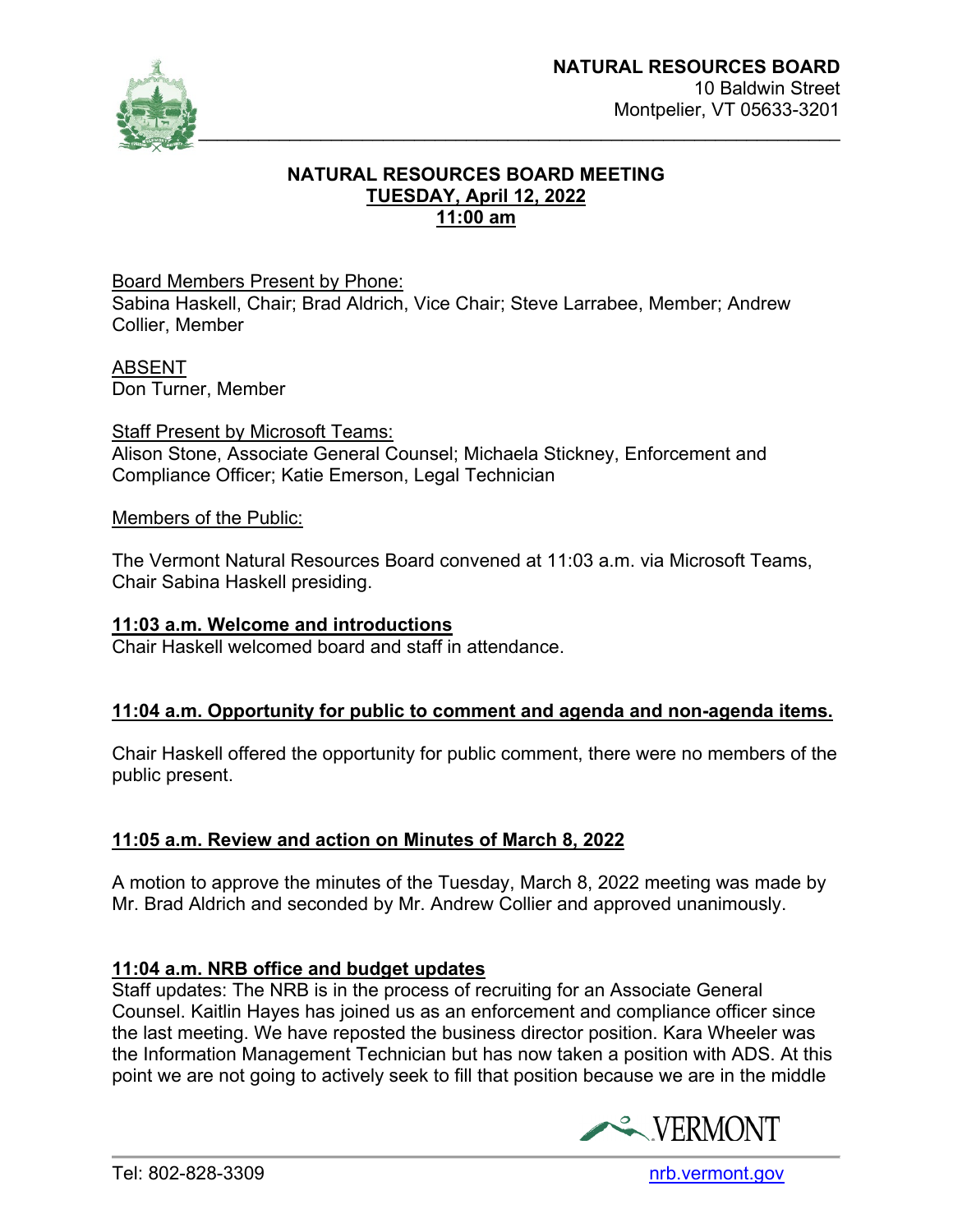Natural Resources Board Minutes Tuesday, April 12, 2022 Page 2

of a scanning project and might use that funding to hire temp(s) to assist with file preparation.

Katie Emerson is transition to a long-term roving district technician focused on Districts 2 and 3.

Other Updates:

- The interior work at 10 Baldwin is complete after water damage from a burst pipe. Beginning in mid-May, the exterior will be painted and the roof replaced.
- The scanning project is underway, there will be more to report next month. The RFP is in process to scan the 1200 files in D7 and D4 which represent over a million pages.

## **11:09 a.m. Discussion regarding Act 250 legislative initiatives**

Chair Haskell gave an update on two Senate bills (S. 226 and S. 234) that involve housing. The Chair and General Counsel Alison Stone will be testifying in Senate Natural Resources committee on H.446 a technical correction bill on Friday.

### **11:12 a.m. Discussion of appeals, enforcement, and attorney-client memoranda**

General Counsel Alison Stone gave an update on the Weyerhauser case that was recently decided in the environmental court. The appeal was based on the District 7 decision that the application was incomplete because they had only given a partial list of adjoiners. They argued that they only needed to notice property owners directly adjoining the timber harvest rather than landowners that adjoin the property as a whole. They requested a waiver but did not substantiate it.

The court agreed the case was moot because the applicants had already given the complete adjoiner list and the permit was issued. But the court also went through the motion of reviewing the arguments and affirmed the NRB's arguments that the applicant needed to either provide complete adjoiner list or complete a waiver request. We are still within 30-day period where it could be appealed to the Supreme Court.

Ms. Stone entered a Notice of Appearance in the Burton appeal which Mr. Aldrich will be participating in his position as Vice Chair since the Chair is recusing herself.

The NRB received a public record request regarding the Snowstone appeal to produce emails sent or received by the current or former chair. Emails the board was copied on may be produced if they don't qualify for exclusion.